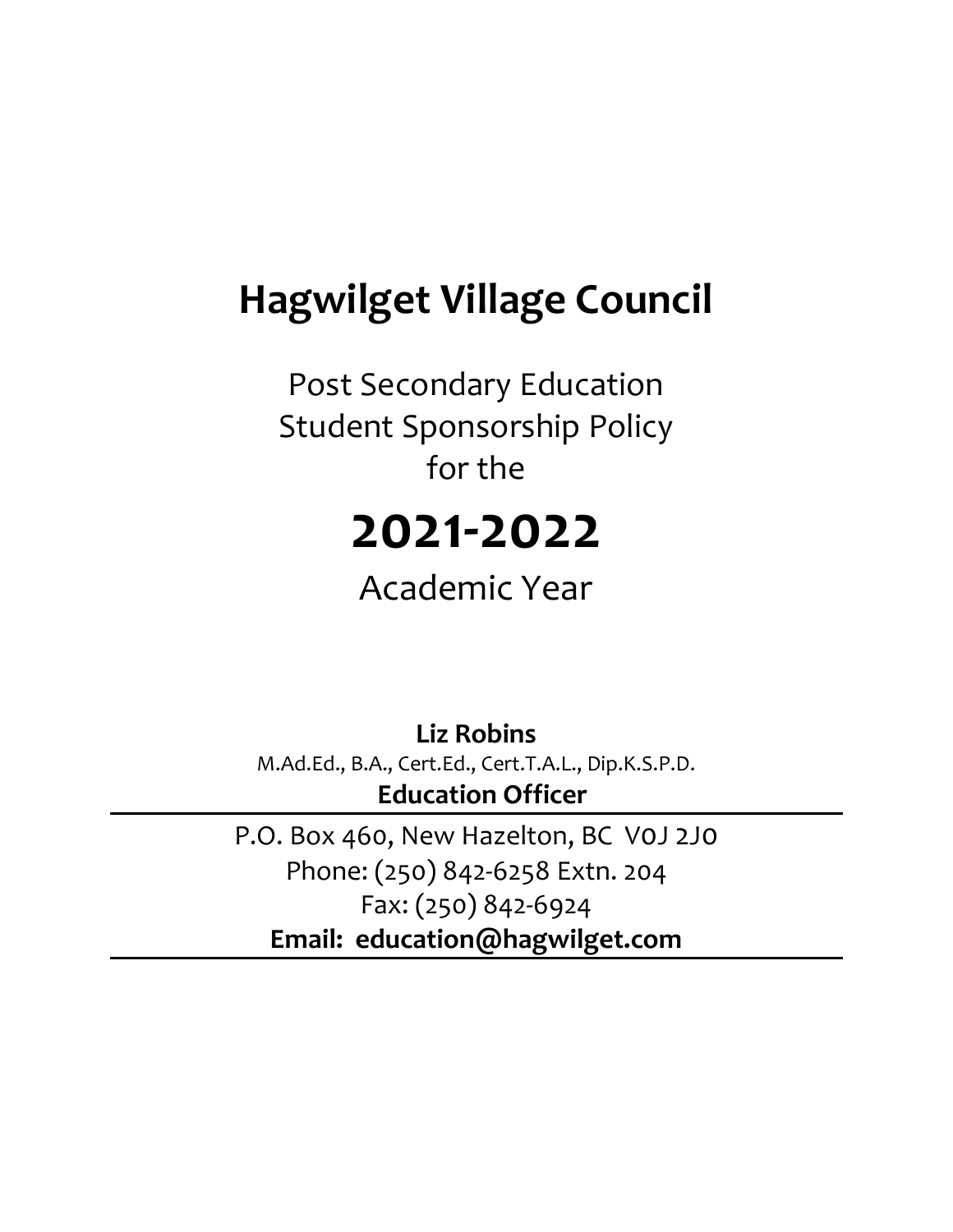### **Hagwilget First Nation Government Post-Secondary Student Sponsorship Policy**

This Policy is approved by the Hagwilget Village Council and may be amended by a Band Council Resolution.

#### **1. STATEMENT OF PURPOSE**

**This policy seeks to advise and assist Hagwilget Indian Band membership in accessing Post-Secondary Education opportunities for which Hagwilget Village Council (HVC) enters into a limited funding Agreement with Indigenous Services Canada (ISC).**

**HVC believes, in formalizing policies for the delivery of Post-Secondary Education Support Services to Hagwilget membership, all members will be treated fairly, equitably, transparently and with accountability.** 

**A further objective of this policy is to promote and foster community pride. It is the hope of HVC that sponsored students will offer a personal commitment and desire to contribute to the development of the Hagwilget Indian Band, and the community of Hagwilget / Tse-Kya, as a prospering, business-oriented, community, grounded in the culture and traditions of the Wet'suwet'en and Gitxsan peoples. As such, HVC reserves the inherent right to exercise its discretion in the selection process to give priority consideration to members residing on Tse-Kya Lands and who undertake working for direct benefit to the Hagwilget Indian Band and Tse-Kya Community in the areas that meet the identified needs of the Band and the Community.** 

#### **2. DEFINITIONS:**

"Academic Good Standing" means successful attendance and completion leading to credit towards a formal credential, certificate, diploma or degree for each period of study. For the purposes of this policy, this means that a student's marks must be high enough to allow them to continue in their program of study. In addition, HVC requires that student maintain a **"C+"** average per semester, which is roughly equivalent to a 2.0 grade point average.

"Academic Probation" means a state in which additional conditions are placed upon a student as a result of that student falling below Academic Good Standing requirements. When a student is placed on Academic Probation, these additional conditions must be fulfilled in order for the student to be funded for his/her next semester of study on a probationary basis.

"Academic Year" is the length of an academic year for a Program of Study as defined by the Post-Secondary Institution.

"Dependent" is a person who is: A. Under 19 years of age; B. Relies on the student for support; and, C. Resides with the student on a full-time basis.

"Dependent Spouse" means a person who is married to the student or has lived with the student as a partner, in a marriage-like relationship, for a period of at least one year prior to the student's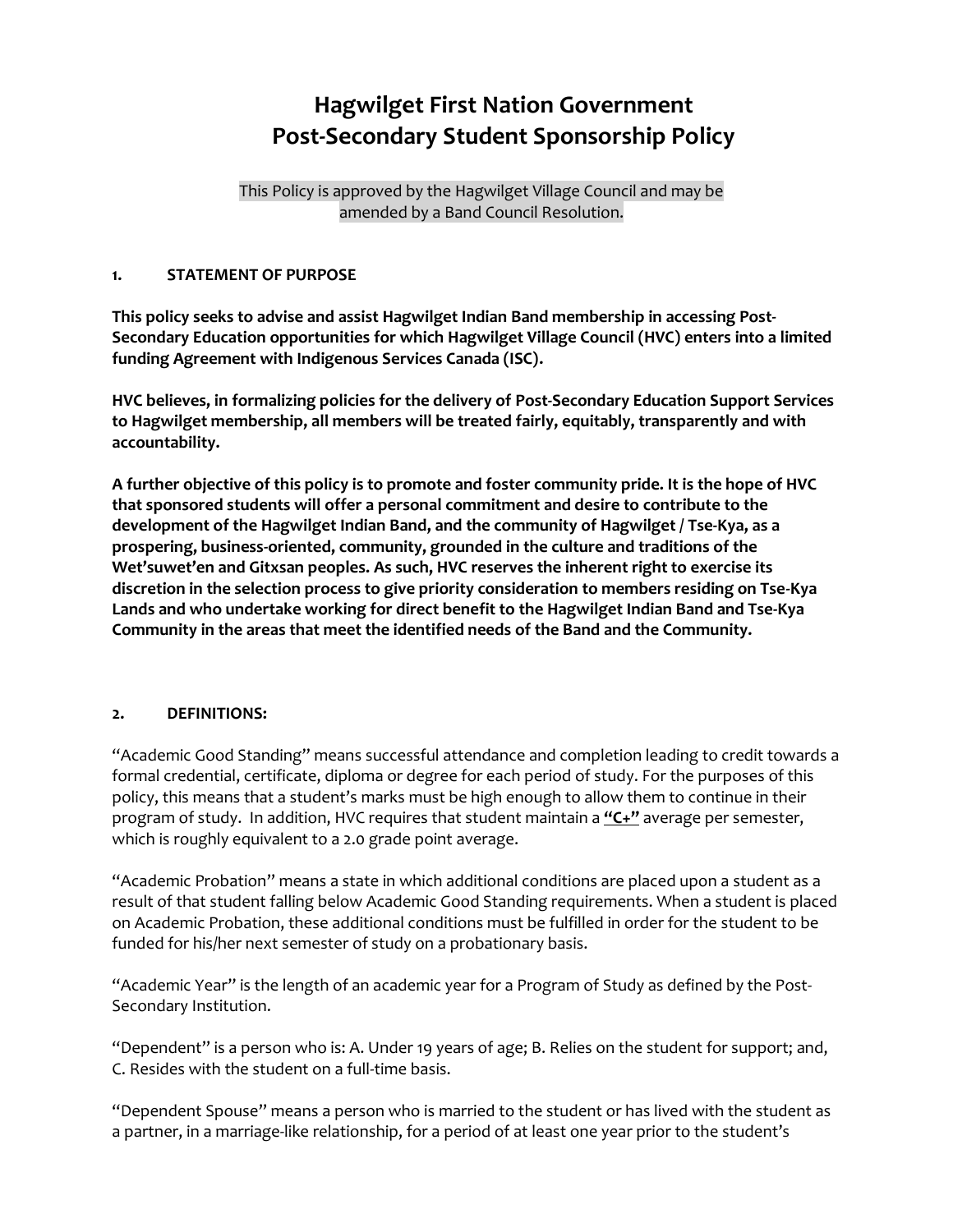application for Post-Secondary Education support. This person is dependent upon the student and does not receive an annual income in excess of the level of income allowed for a dependent spouse by Canada Revenue Agency.

"Full-time student" means a student who is enrolled in a minimum of 12 course credits per semester. Exceptions to the 12 credit per semester requirement are as follows: A. Students with designated learning disabilities and/or Special Educational Needs may qualify for full-time student status if they attend and undertake an appropriate course load for a Program of Study as determined by an eligible Post-Secondary Institution. Funding for students with designated learning disabilities will be determined on a case-by-case basis; B. Programs with a set course schedule (cohort) considered fulltime by the respective institution.

"Not In Good Academic Standing" means non-completion or failure to meet the requirements of a program of Study. For the purposes of this policy, this means that a student has received two (2) or more "Fails" for two (2) consecutive semesters. This term also applies to a student who does not meet the requirements of his/her Academic Probation, and to a student who fails the same course a second time.

"Part-time student" means a student who is enrolled in 11 credits or less per Semester, for a Program of Study at an eligible Post-Secondary Institution.

"Post-Secondary Institution" means an accredited institution that grants certificates, diplomas and/or degrees and is a Post-Secondary Institution recognized by a provincial or territorial Ministry of Education, or is recognized to deliver Post-Secondary Education programs by arrangement within a Post-Secondary Institution.

"Practicum" means a supervised and mandatory (required for graduation) portion of an educational program emphasizing the practical application of previously learned theory, methods, skills, professionalism, orientation and ethics in a specialized area of study which does not exceed more than 20 percent of the total program. Students must be supervised and evaluated by the employer while doing productive work (not merely observing) where no remuneration is received.

"Program of Study" or "Program" means a program that is: A. Delivered by a Post-Secondary Institution; B. Requires the completion of secondary school studies or the equivalent as recognized by the Post-Secondary Institution; and,

"Semester" means a distinct study period, lasting at least 12 to 17 weeks which forms part of a longer program, as defined by a Post-Secondary Institution.

#### **3. ELIGIBILITY**

Post Secondary Education is a program of studies offered by a post-secondary institution that includes at least one academic year as defined by the institution (generally at least 8 months in length), and for which completion of secondary school studies, or its equivalent as recognized by the Post Secondary institution, is required.

#### **3.1 Student Eligibility**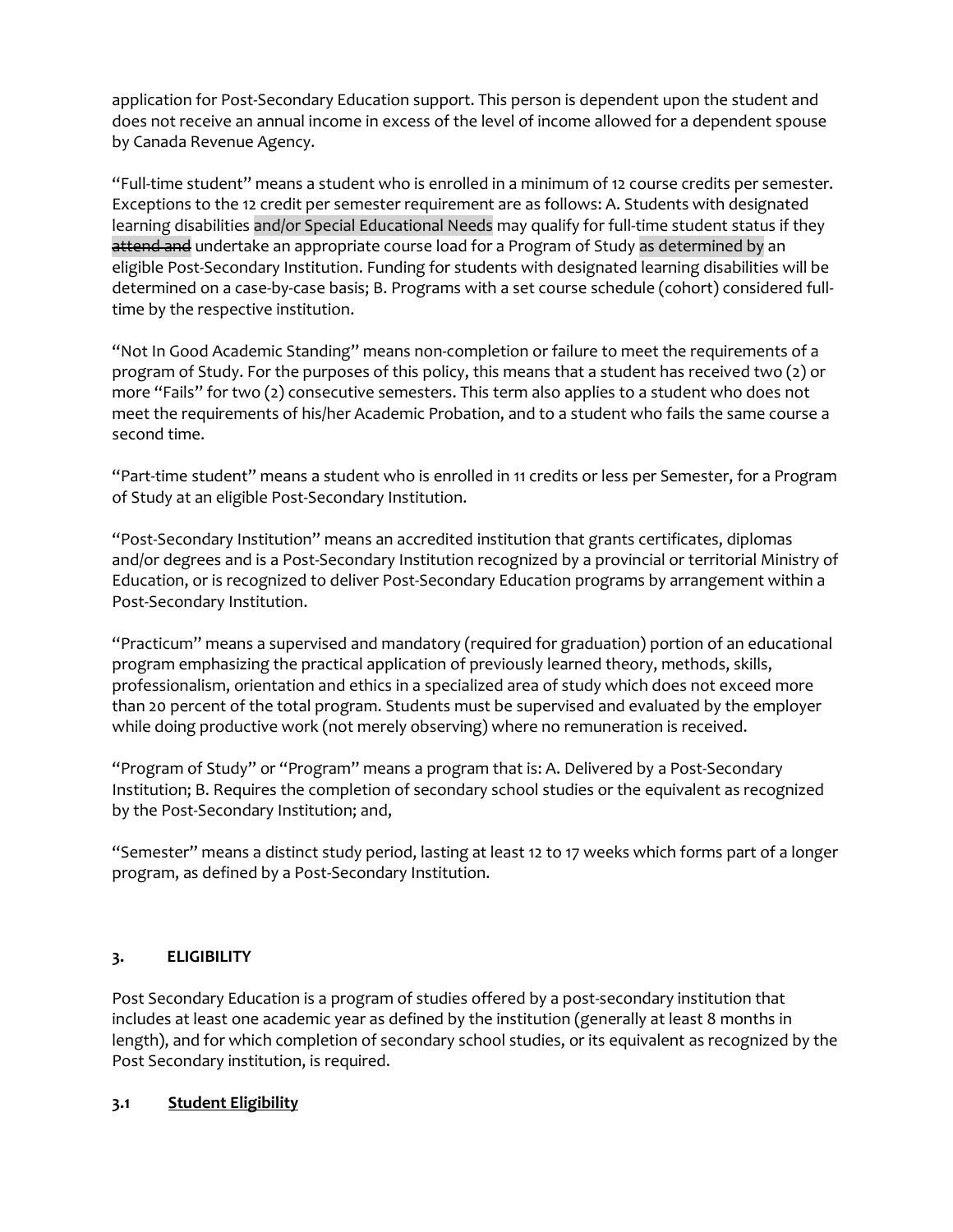All students who are funded must meet eligibility requirements outlined as follows:

- a. Be a registered status Indian, as defined by The Indian Act;
- b. Be a Member of the Hagwilget Village, and have a **current** status card, a photocopy of which must be in the student's file;
- c. Be a resident of Canada for at least twelve [12] consecutive months prior to the date of their funding application;
- d. Be in financial good-standing with HVC (not in default / having any outstanding amounts owing / not defunded in the past academic year);
- e. Be accepted into an eligible program of study (i.e., certificate, diploma, degree, or University College Entrance Program (UCEP) at an eligible PSE institution;
- f. For continuing students, maintain continued academic good-standing with the eligible PSE institution.

#### **3.2 Institution Eligibility**

To be an eligible Canadian Post Secondary institution, the institution must:

- a. Grant **certificates, diplomas** and/or **degrees** and must be recognized by a provincial or territorial Ministry of Education; Public Post Secondary institutions are considered to be recognized by Canadian provinces or territories; some private Post Secondary institutions may be considered to be eligible institutions if they are registered with the Canadian province or territory's registration agency;
- b. Be listed on the list of eligible Canadian institutions published by ISC for Post-Secondary Student Support Program funding. A list of eligible Canadian post-secondary institutions (2021 list) can be found here: <https://www.sac-isc.gc.ca/eng/1429541743524/1531402273996>

To be an eligible foreign Post Secondary institution, the institution must:

- c. Grant **certificates, diplomas** and/or **degrees** and must be recognized by a provincial or territorial Ministry of Education;
- d. Offer a Program of Study recognized in Canada as an acceptable post-secondary program;
- e. Offer a program of Study not offered at an institution in Canada;
- f. Be listed on the list of eligible foreign institutions published by ISC for Post-Secondary Student Support Program funding. A list of eligible foreign post-secondary institutions (2019 list) can be found here: <https://tools.canlearn.ca/cslgs-scpse/cln-cln/reea-mdl/reea-mdl-1-eng.do?nom-name=inter>

#### **3.3 Program Eligibility**

Students must be enrolled in a Program of Study that is eligible according to ISC National Guidelines requirements. Eligible programs include both Post Secondary programs and University College Entrance Preparation Programs (UCEP).

Eligible Post Secondary programs:

- a. are offered by an eligible Post Secondary institution (see section 3.2 above);
- b. are at least one academic year in length as defined by the institution (for example, a university academic year is usually 8 months);
- c. for part-time students, programs must be the equivalent to one academic year; and
- d. have entrance requirements that include completion of secondary school studies, or equivalent, as defined by the Post Secondary institution. (This does not necessarily mean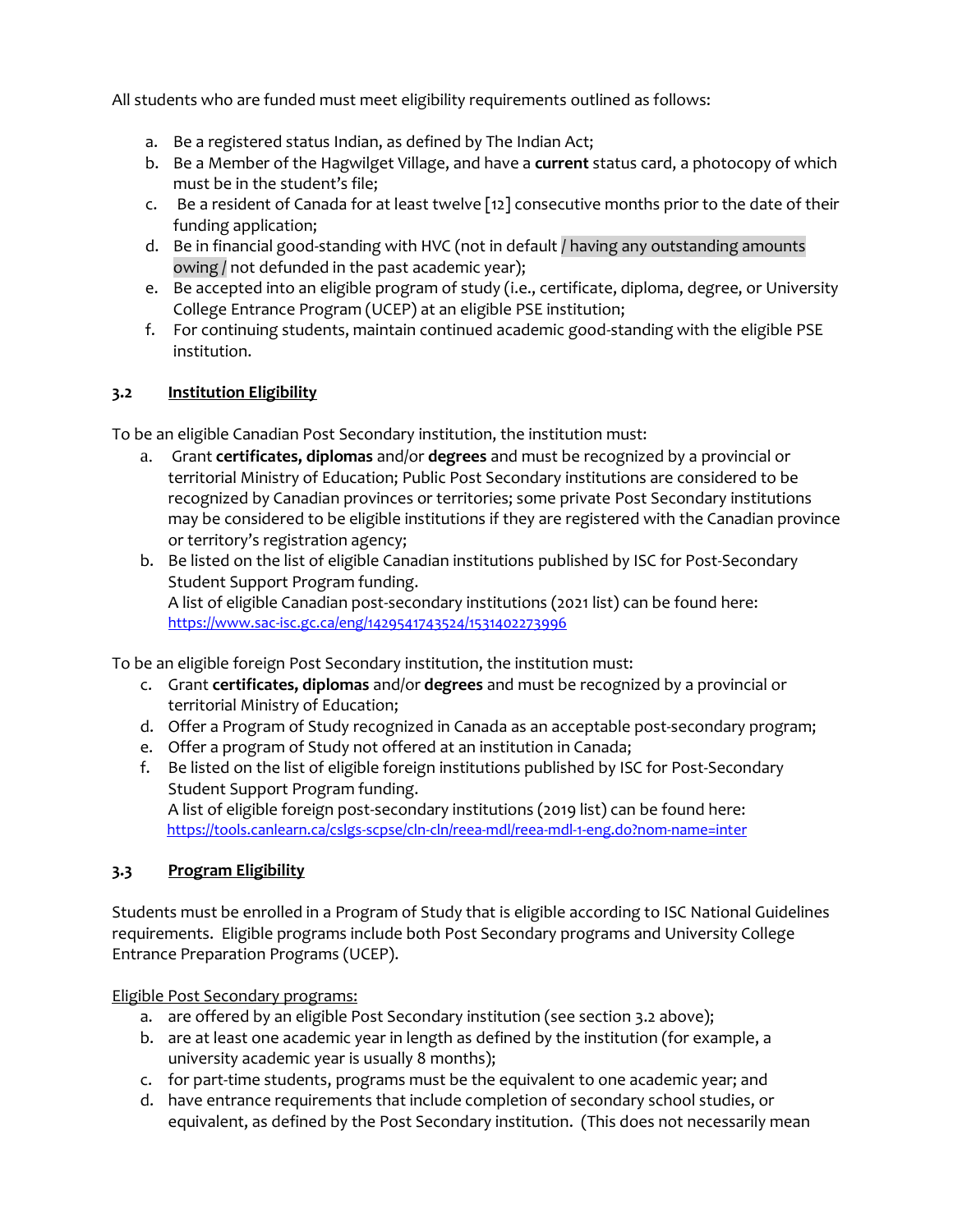Grade 12 graduation; the entrance requirements could be English 12 or Math 11, or an acceptable assessment of English or math skills.) Students must meet the program's requirements.

#### Eligible University and College Entrance Preparation Programs (UCEPP):

HVC expects all students applying for sponsorship to possess the academic standing necessary for post-secondary entrance requirements (i.e., Level 1 / entry-level / first year university or college courses). Students applying for assistance through UCEPP must obtain from the relevant postsecondary institution offering the program a statement which attests that:

- e. the UCEP program will provide the student with the necessary courses to attain the academic standing necessary for university or college entrance; and
- f. the student will be eligible to be accepted as a student of a regular university or college credit program upon successful completion of the UCEPP course of studies.

#### Eligible Distance Learning or E-Learning Programs:

Distance or e-learning programs may be considered for sponsorship pending the submission of an 'Exception Letter' which outlines a unique circumstance and/or opportunity for attending this type of program accompanying the required application forms and supporting documentation.

#### **3.4 Application Eligibility**

Students must submit a **complete** application package by 5 p.m. Pacific Standard Time by the date specified in the HVC PSSSP Sponsorship Application Package (see Appendix -Form ED\_1.1) for the appropriate academic year.

- a. A new application is required each year. Students are advised to review the application package carefully in case there are any changes to the process or required documentation.
- b. Application packages may be requested from the HVC Education Division by mail, fax, or mail, as specified in the HVC PSSSP Sponsorship Application Package (see Appendix -Form ED 1.1) for the appropriate academic year.
- c. Application packages should be submitted marked 'Attention: Education Officer' by any of the above means, to arrive by the indicated deadline.
- d. Illegible applications will not be considered complete. It is the responsibility of the student to verify that all elements of their application were received and readable. Students are strongly advised to utilize the Post-Secondary Funding Application Checklist (see Appendix -Form ED\_1.5) to aid in ensuring their application package is complete.
- e. The Education Officer will review all applications received and will determine whether the application meets the eligibility criteria as stated in this policy. If the application is considered complete, the date it was received will be identified. Applications determined to be incomplete will be marked as such.
- f. Where possible, every effort will be made to inform students that an application is incomplete; where additional information and documentation is provided, the Education Officer will include this in the student's application, recording the date that the application package is considered complete.
- g. Where a student is determined to be ineligible for PSSSP funding, the Education Officer will inform the student of this finding in writing. The student may appeal this finding (see Section 13).

#### **4. LIMITS**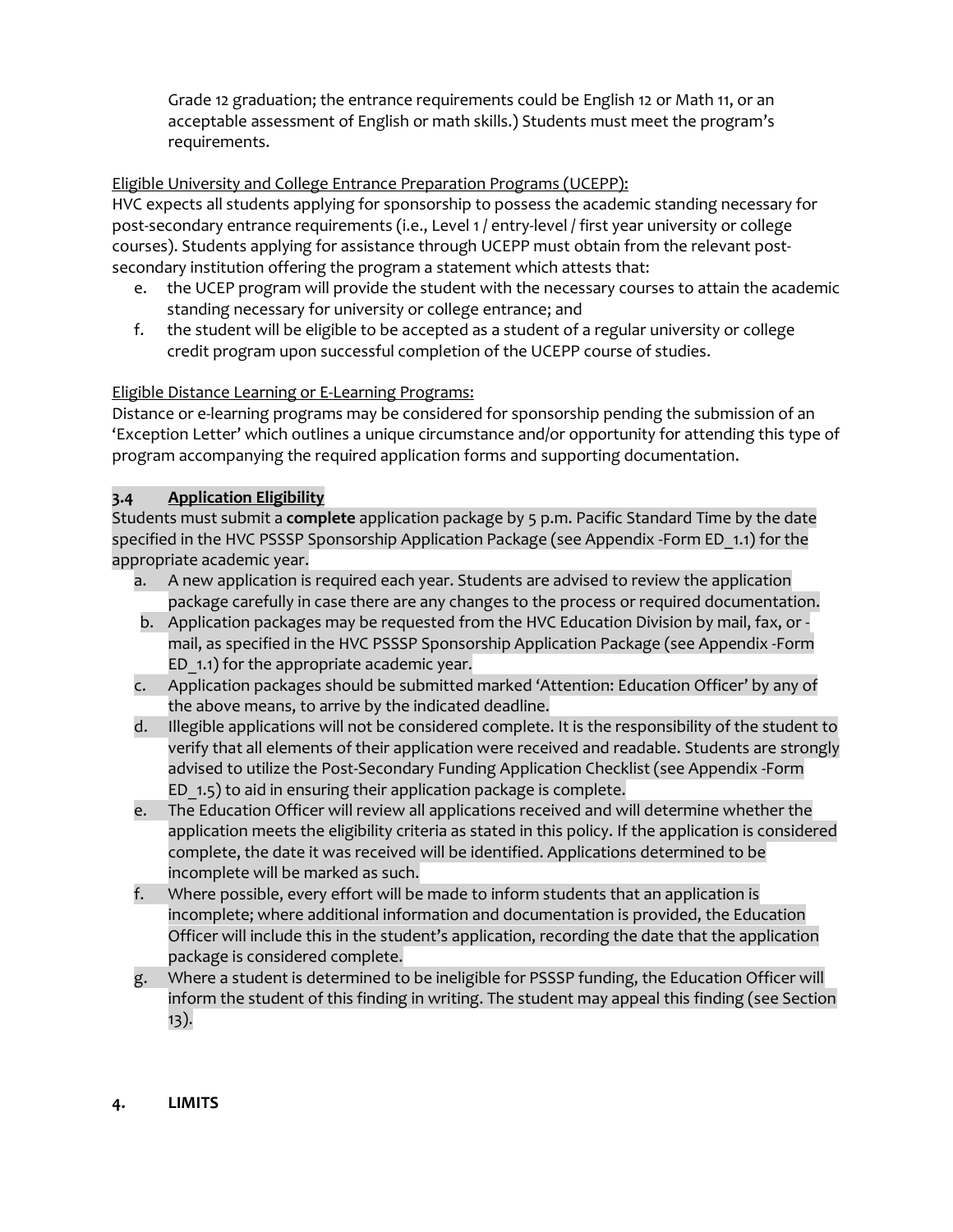#### **4.1 Time Limits**

ISC has established National Guidelines that set limits on the length of time that students may be funded, depending on the type of program in which they are enrolled. There are no time limits for funding of tuition, compulsory fees and required textbooks. However, the National Guidelines recognize four levels of Post Secondary programming for the purpose of defining time limits for funding of living allowances, travel, incentives, tutoring and counseling. To be considered for continued support under these levels, a student must be in good academic standing with their Post Secondary institution and with HVC.

Assistance can be provided at four levels of Post Secondary education:

#### **Level 1**: **Community college certificate (1 year) OR diploma (2 year) programs**

**Level 2**: **Undergraduate University programs**

#### **Level 3**: **Advanced or professional degree programs, e.g., dentistry, medicine, Masters and**

#### **Level 4: Doctoral Programs**

- a. Financial assistance for tuition, compulsory student fees and required books may be provided to students enrolled at all four levels.
- b. Assistance for travel and living expenses may be provided to students to complete one program at each level.
- c. Exceptionally, Level 2 may include assistance, at the bachelor level, for an additional degree which has as a prerequisite an undergraduate degree.
- d. The duration of assistance will accord with the official length of the program as defined by the Post Secondary institution in which the student is enrolled, as long as the student is in good academic standing at the institution as per the institution's definition of "satisfactory academic standing".
- e. For all UCEPP students, the maximum time limit for financial support will be **one academic year** (as defined by the institution offering the program) or in the case of part-time students, the equivalent of one academic year. At the end of the first semester (or term, or part of the academic year, as defined by the institution offering the program), financial support for the next term will be subject to receipt of a statement from the institution confirming the successful completion of the first semester with proof of grades.
- f. Students may be assisted in Level 1 studies after dropping out of Level 2 studies if not previously funded for Level 1.
- g. Students who have completed a Level 2, 3 or 4 program, with or without assistance from this program, are ineligible for program assistance for lower levels.
- h. Student support will not exceed the time limits set out in the paragraphs below. Where students change programs within one of the levels or temporarily pause their studies, the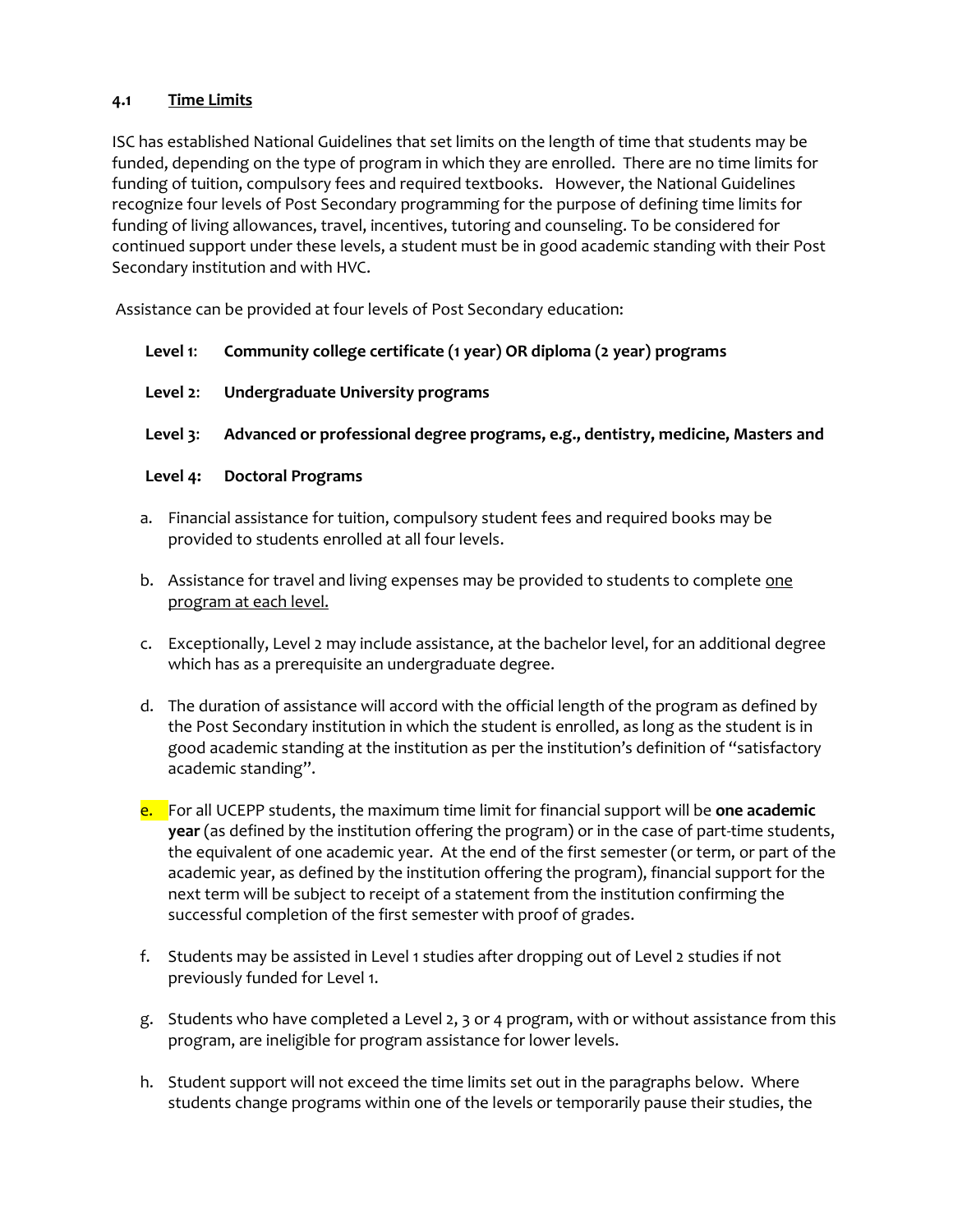academic years or semesters used for each program within each level will be counted for assistance purposes.

- i. Students who become eligible for assistance and who have previously completed a portion of post-secondary studies without assistance from this program may receive assistance for the balance of their program of studies but will not be reimbursed for previous expenses.
- j. If the demand from eligible student applicants exceeds the funding available, selection priority criteria will apply as per local policies.
- k. Students receiving funding from the PSSSP must declare support received from this program as a source of income when applying for social assistance.
- l. Students must be in good standing at the Institution, which means that they must have marks that are high enough to allow them to continue in their program of student. See section 4.1 Definitions of Good Academic Standing.

| Time Limits at each Level |           |
|---------------------------|-----------|
| UCEP                      | 8 Months  |
| Certificate:              | 12 Months |
| Diploma:                  | 24 Months |
| Bachelor Arts/Science:    | 46 Months |
| Bachelor of Education:    | 56 Months |

Masters: 24 Months Doctorate: 24 Months Law Degree: 36 Months

#### **4.2 Extensions**

Students are eligible to apply for extensions to their funding as follows:

UCEP - 2 Months Certificate Program - 2 Months Diploma - 4 Months BA / BSc - 8 Months B Ed or BSW - 10 Months Graduate Programs - 4 months

- a. Students must submit in writing that they can meet the extension and complete their program in the requested amount of time as well as provide written documentation to this effect from the college or university of attendance. Legitimate proof must be on file from a medical or other professional stating the reason why an extension is necessary.
- b. If a student is enrolled in summer school, that time is calculated into the funding time limit.

#### **4.3 Funding Limits**

Assistance may be provided to:

a. Students attending Canadian public institutions requesting the normal tuition and compulsory student fees charged by the institution for a Canadian student; or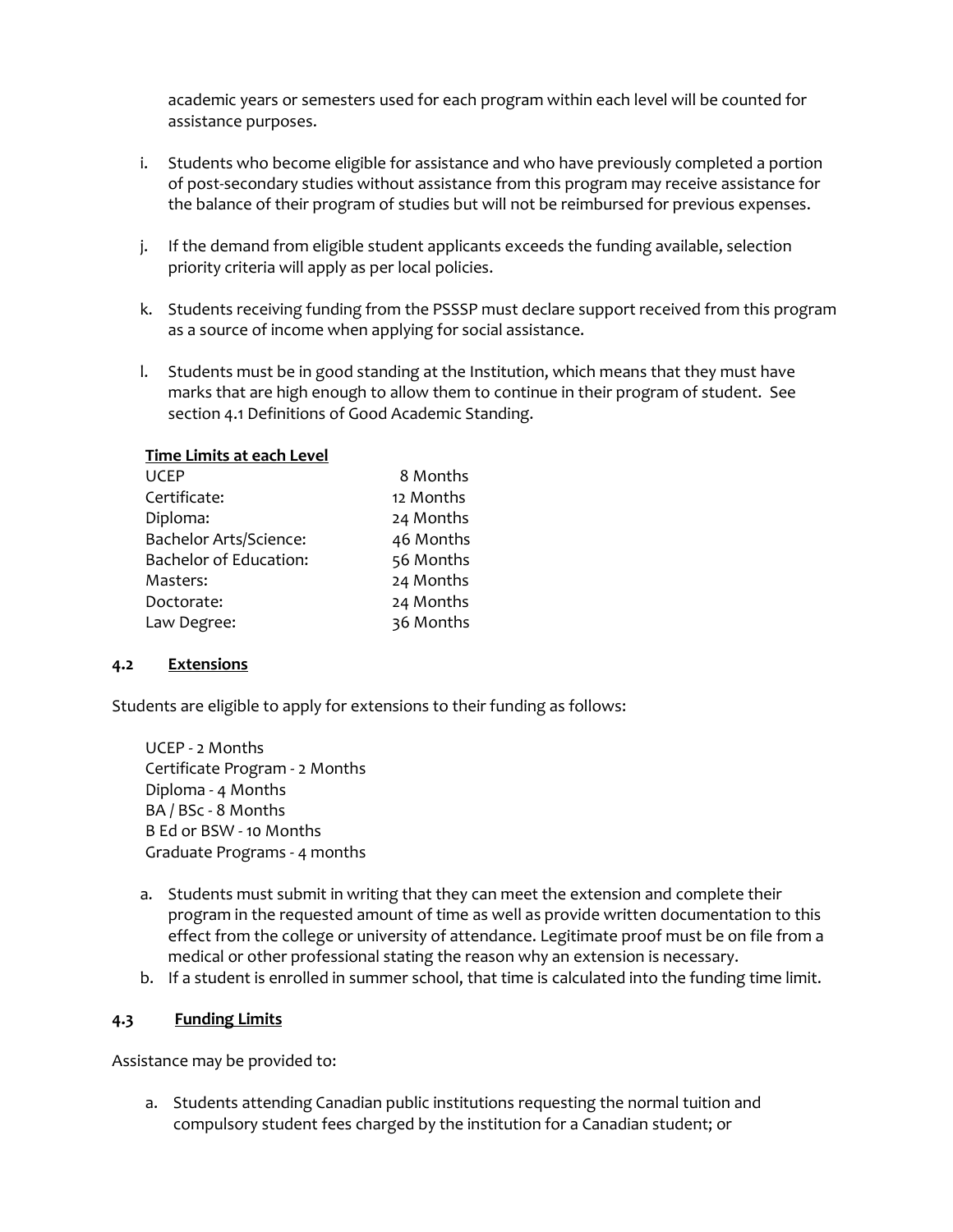- b. Students attending ISC approved private or foreign institutions requesting the same tuition and compulsory student fees charged by the Canadian institution nearest to the student's place of residence (i.e., residence at a time of application) which offers a comparable program; or
- c. Students enrolled in an ISC approved foreign institution requesting the actual tuition rate and other compulsory student fees charged by the foreign institution where no comparable program is available at an institution in Canada.
- d. Financial assistance for tuition, compulsory student fees and textbooks may be provided to students enrolled in all four Levels subject to the maximum limits.
- e. ISC National Guidelines state that a student may only receive full sponsorship (living allowance, tuition, books and required materials) for one program at each Level. However, they can receive tuition and textbook support for another program at that same level if funding allows.
- f. Students are eligible for living allowances if they are enrolled in full-time studies. A 'fulltime' student is required to be enrolled and active in 4 courses or courses eligible for 12 credits per semester. Students enrolled in part-time studies (active in 1, 2 or 3 courses) may be funded at the discretion of the Hagwilget Village Council.
- g. The duration of assistance and living expenses will be in accordance with the official length of the program as defined by the Post Secondary institution in which the student is enrolled, while the student is in good standing at the institution, and not exceeding the maximum length of funding outlined above.
- h. A high cost of living subsidy may be provided at the discretion of HVC utilizing all available data to assess geographical inflation index and dependant on available financial resources and number of students sponsored.
- i. Tuition support at an ISC approved private or foreign institution may be limited to the cost of the equivalent program at a Canadian public institution and will be payable in Canadian Dollars.

#### **4.4 Maximum Amounts Payable**

Eligible expenditures for the Post Secondary Student Support Program and UCEP are:

- a. tuition and other compulsory student fees, books, and required supplies; travel and living expenses for funded students.
- b. Funding may also be used to provide tutorial, guidance, and counseling services for eligible students enrolled in PSE programs.
- c. Living allowance amounts are set at the discretion of HVC and there is no entitled amount; all amounts are based on the amount of funding received and number of students who are anticipated to be funded.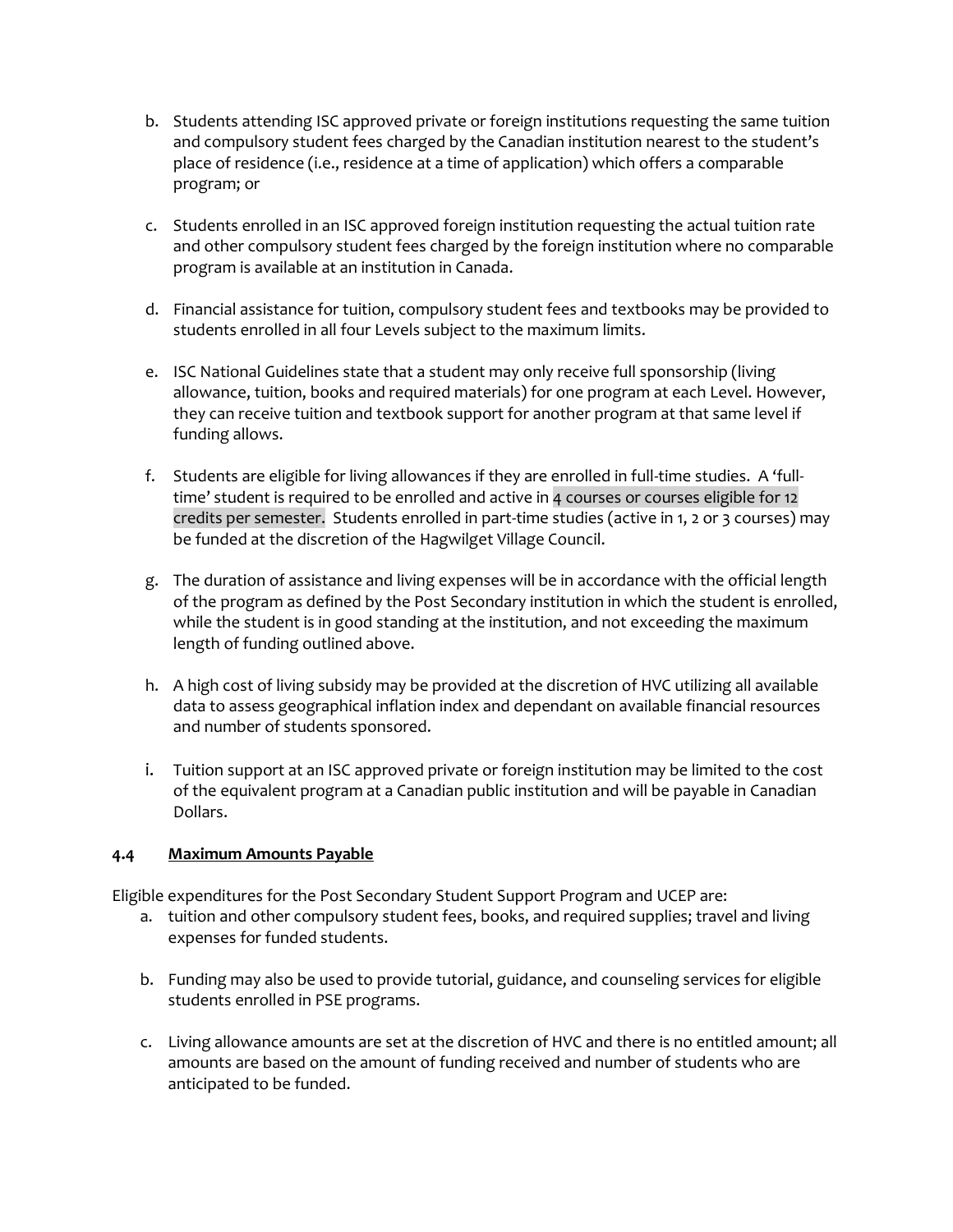d. HVC Post-Secondary Sponsorship funding will not exceed the BC Student Aid Program living allowance Rates. Information on BC Student Aid can be found here: [https://studentaidbc.ca/apply/eligibility#:~:text=The%20monthly%20student%20living%20allowances,est](https://studentaidbc.ca/apply/eligibility#:~:text=The%20monthly%20student%20living%20allowances,established%20by%20the%20federal%20government.) [ablished%20by%20the%20federal%20government.](https://studentaidbc.ca/apply/eligibility#:~:text=The%20monthly%20student%20living%20allowances,established%20by%20the%20federal%20government.)

The maximum amount payable by HFNG per year to one student from the federal Post-Secondary Student Support Program cannot exceed the following:

- e. The **actual cost of tuition and other compulsory student fees, required textbooks, course materials and supplies to a maximum of \$10,000 per year**. Requests for amounts in excess of \$10,000 may be considered; such sponsorship applications must be accompanied by documentation providing reasons for the exception.
- f. For a student in a UCEP, a community college, diploma or certificate program, or an undergraduate university program, **the maximum amount payable per year cannot exceed \$53,000, this sum to include any and all student costs including tuition, fees, books and materials, living allowance, travel, and incentives**. On an extraordinary and justified basis, the maximum amount payable per year for a student in an advanced or professional degree program (i.e., dentistry, medicine, Masters or Doctoral programs) for amounts in excess of \$53,000 may be considered; such sponsorship applications must be accompanied by documentation providing reasons for the exception. Under no circumstances can the amount payable per year to one student exceed \$60,000.
- h. Part-time students and students undertaking distance or online studies may receive assistance for tuition, student fees, required textbooks and materials, and may be eligible for living allowances or travel expenses etc. Maximum amounts payable will be determined at the discretion of HVC on a case-by-case basis, based on the amount of funding received and available, and number of students who are anticipated to be funded.
- i. A student who fails the same course a second time may enrol in the course a third time, but the tuition and textbook costs associated with the course will be the responsibility of the student, not HVC. HVC will only pay for one attempt at a previously failed course.

#### **4.4 Scholarships and Bursaries:**

Students are encouraged to apply for scholarships and bursaries to assist with the expenses of being a student. All Scholarships and Bursaries received must be disclosed to the HVC.

HVC will consider each student's financial picture. To ensure equity and availability of funding, a percentage of scholarships and bursaries over \$5,000 may be applied directly to the tuition amounts due for the student.

#### **4.5 Incentives**

HVC may provide eligible students one Strategic Studies Scholarship or one Academic Achievement Scholarship or one incentive payment in an academic year. Recipients of the scholarship will be determined by HVC and based on availability of funding. **Incentives are awarded based on the availability of funding and are not guaranteed.**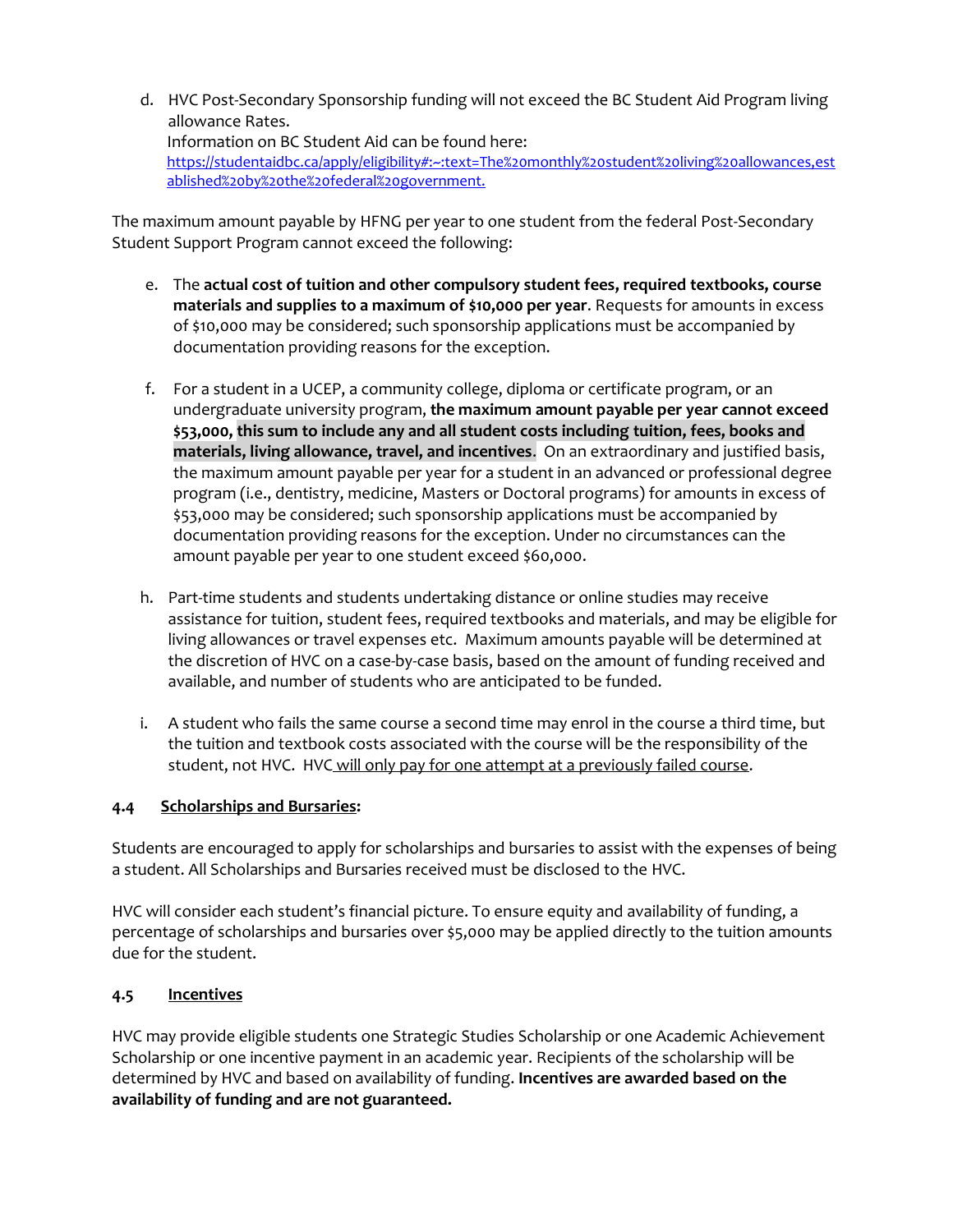- a. **Academic Achievement Scholarships** may be available to students in Level 1 and Level 2 programs, attending full time who achieved a grade average of B or higher in their program. Students may be eligible for the scholarship upon successful completion of each year of their program of studies, and awarded at the beginning of the next school year.
- b. **Strategic Studies Scholarships** may be available in Level 2 in order to encourage students to engage in studies that directly contribute to First Nations achieving self-government and economic self-reliance, the administering organization may offer incentive scholarships. Students enrolled as fulltime students in a program of studies in the areas of commerce, public or business administration, physical science, mathematics and computer sciences, forestry and engineering may be eligible. Eligibility for the scholarship will be conditional upon successful completion of one year of the program of study and continuation in it. The scholarship will be awarded annually at the beginning of each year and thereafter in accordance with the length of the program.
- c. **Incentives for students enrolled in Level 3 or 4 programs**. Students enrolled as full-time students in a Level 3 or 4 degree program may receive an incentive, subject to a maximum of \$1,500. This incentive will only be provided once. Students will be eligible for this incentive upon commencement of the second year of the degree, or upon successful completion of the degree. Students must be in good academic standing.
- d. Students may also apply in writing for engaging in additional studies, workshops, or courses that directly relate or contribute to their program of study. Students are limited to requesting assistance with fees related to **one** course or workshop per academic year (not stated in their application for sponsorship), excluding travel.

#### **5. ELIGIBILITY PRIORITIES & SPONSORSHIP DECISIONS**

#### **5.1 Priorities**

A Priority List is established each year due to the high demand for Post Secondary Student Support Program funding. It is prioritized on the following basis:

#### a. **First Priority**

- Continuing Students enrolled at a post-secondary institution the previous academic year on a full or part-time basis, and remaining in good academic standing.

#### b. **Second Priority**

- Grade 12 Graduated Students who meet the entrance requirements for entry into their specified college or university program. **Any applicant who is requesting tuition, fees and textbooks only. (Not applying for living allowance support.)**
- Grade 12 Graduated Students who meet the entrance requirements for entry into their specified college or university program **and requesting tuition, fees, textbooks, and living allowance support.**
- c. **Third Priority**
	- New Students not previously funded by HVC. **Any applicant who is requesting tuition, fees and textbooks only. (Not applying for living allowance support.)**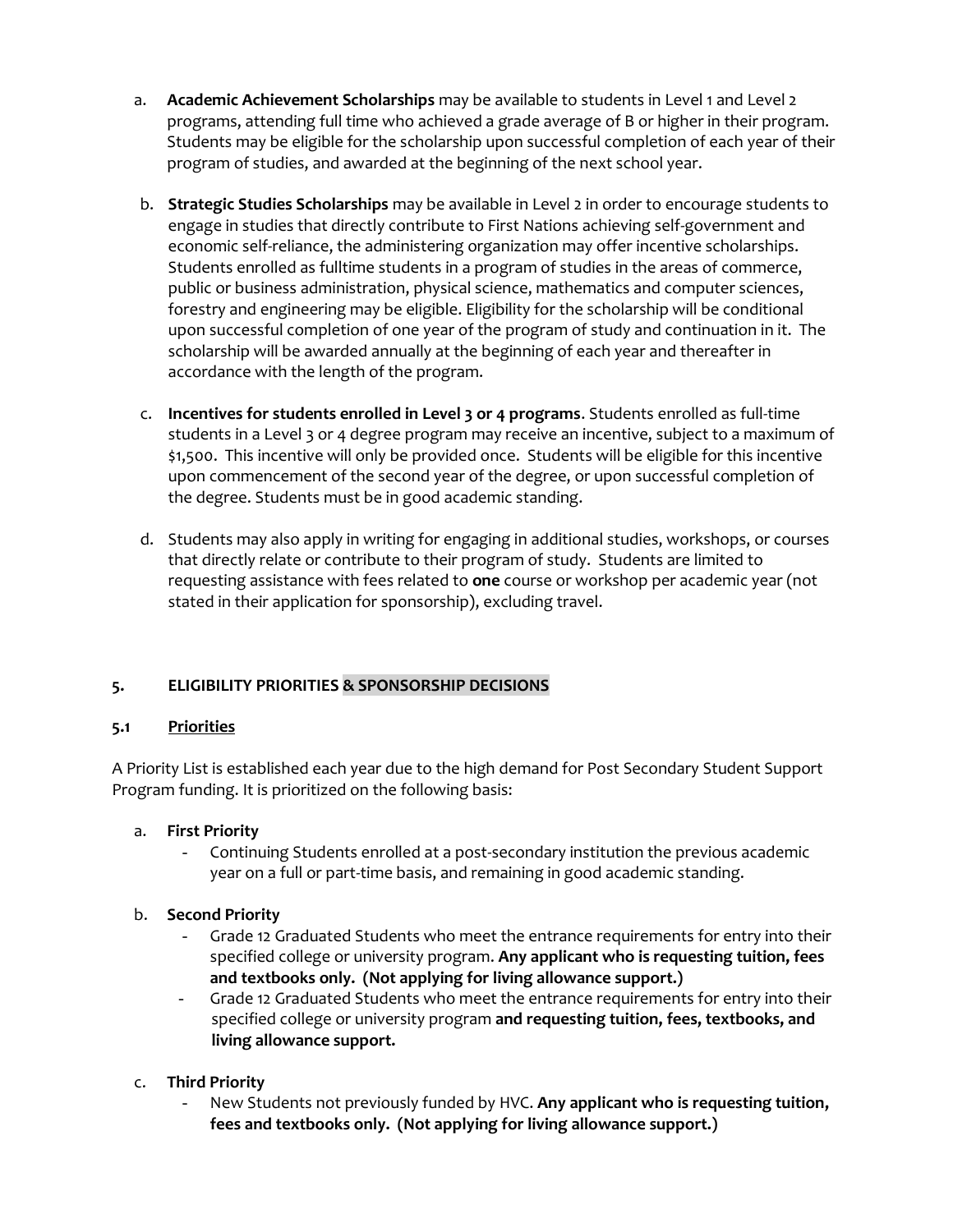- New Students not previously funded by HFNG **and requesting tuition, fees, textbooks, and living allowance support.** 

#### d. **Fourth Priority**

- Applicants who have been previously funded by Hagwilget Village and are still eligible, but withdrew or did not successfully complete an academic year. These students must provide a written Educational Plan that demonstrates their willingness to work with a Student Advisor / Counsellor Services at their Post Secondary institution, and the HVC Education Division; they must confirm that they are prepared for, and committed to complete the program.

#### e. **Community Commitment**

- HVC will prioritize members living in Tse-Kya or agreeing to return to Tse-Kya to work, as well as education in the following areas that will meet the needs of Tse-Kya and the local community:

Language revitalization, Natural Resources, Teaching, Early Childhood Education, Nursing, Medicine, Law, Trades, Emergency Services / Response, Social Work, Mental Health & Addictions, Conservation, First Nation Governance, Administration, and Engineering.

#### f. **WAITLIST (Deferred Students)**

Deferred students are students who have met all eligibility requirements for PSSSP funding but are unable to be sponsored due to financial constraints. Deferred students will be placed on a waitlist in the order in which their application was received. As additional funding becomes available, waitlisted students will be sponsored in the sequence in which they were waitlisted in accordance to the selection criteria as defined in this Policy. Given the limited window for Fall registrations at most post-secondary institutions, deferred students are encouraged to apply for alternate sources of funding with the support of the HVC Education Division.

#### **5.2 Sponsorship Decisions**

The Education Officer will verify the approximate cost of sponsorship requested by each student.

- a. Where there are more student applications than PSSSP funding available from ISC, the Education Officer will present the list of eligible students to HFNG accompanied by a rationale for recommending sponsorship, and reasons for recommending deferral or waitlisting students.
- b. The Education Officer will inform students in writing of the sponsorship decision. Students approved for PSSSP funding will receive a Letter of Sponsorship specifying the amount of funding approved, and providing a breakdown of costs approved for tuition, fees, books and supplies, living allowance and travel.
- c. A student may appeal a sponsorship decision (see Section 13).
- d. Students approved for PSSSP funding will receive a Student Sponsorship Agreement (see Appendix -Form ED 1.2). In order for PSSSP funding to be released to the student, or to the post-secondary institution, a signed Student Sponsorship Agreement must be received by the Education Officer and recorded in the student's file.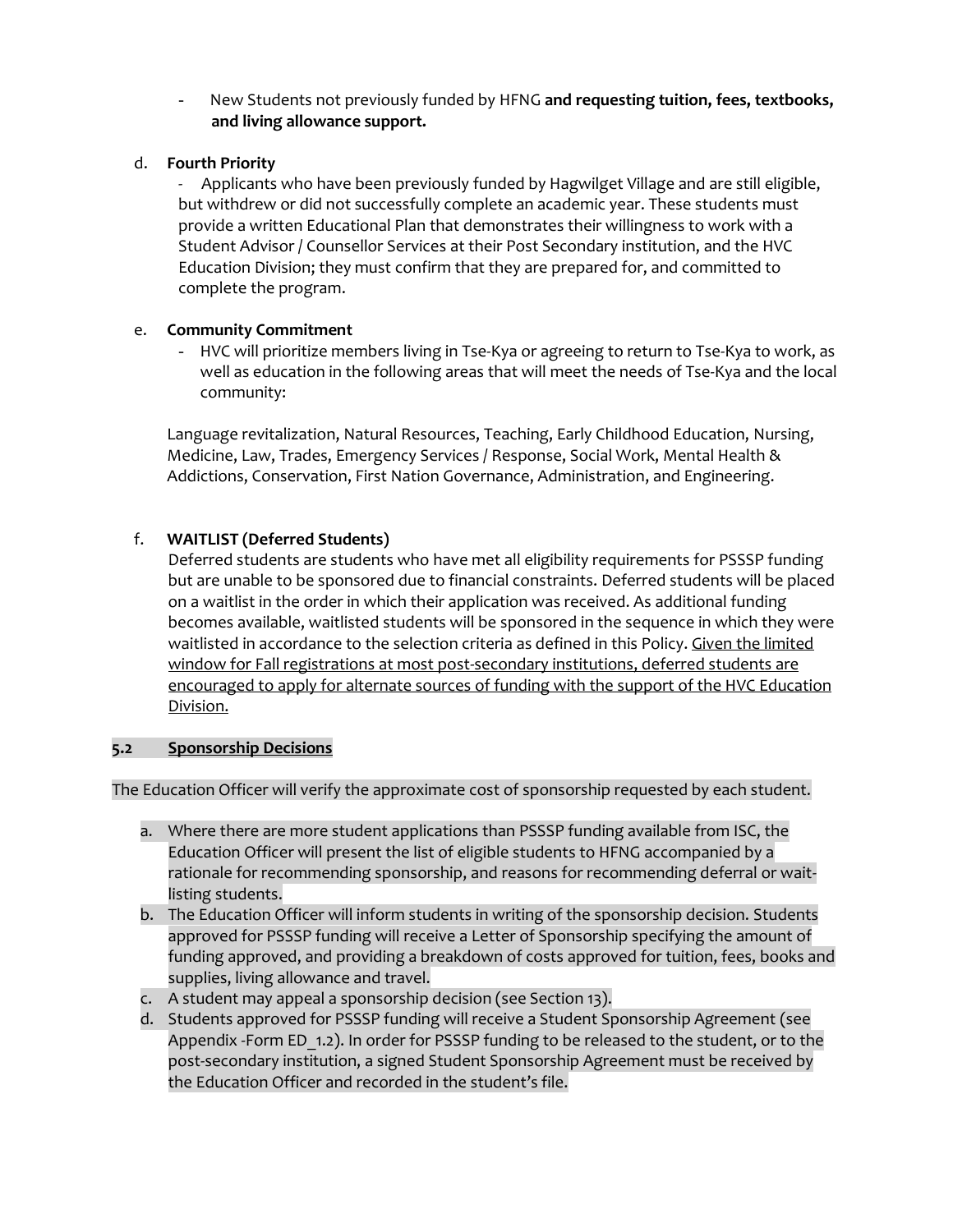e. In addition to the HVC Authorization for Release of Information, included in students' application packages (see Appendix -Form ED\_1.3), students must obtain, sign and submit appropriate consent forms from their post-secondary institution.

#### **6. REPORTING**

HVC has high expectations for all students. Satisfactory academic standing is a requirement of PSSSP funding. Students must be in good academic standing (see Section 2) at their institution. The student must maintain the required grade point average per semester in order to continue to receive funding for their program.

#### **6.1 Seasonal Progress Reports**

- a. All PSSSP funded students are required to submit a transcript of marks for completed courses according to the schedule below:
	- For the Fall Term courses (September-December) by January 31st
	- For the Winter Term courses (January-April) by May 31st
	- For the Spring Term courses (April-June) by July 31st
- b. Progress reports for summer semester courses may be required at the discretion of the HVC Education Division (see also section 9). If required, they are due:
	- For the Summer Term courses (June-August) by September 30<sup>th</sup>
- c. Failure to submit a required transcript to the HVC Education Division by date indicated above will result in a hold of the following month's living allowance until the progress report is received.

#### **6.2 Monthly Progress Reports**

Monthly progress reports must be completed and transmitted (faxed or scanned / emailed) to the HVC Education Division. It is the responsibility of the student to ensure that this is done, and to ensure that the institution they attend is aware of the purpose of monthly progress reports to monitor student attendance and success in each class.

- a. Newly funded students (first-time recipients of PSSSP funding) are required to submit monthly progress reports for each of the classes they are registered in for their first semester of funding.
- b. Students placed on academic probation (see Section 2 and Section 6.3) are required to submit monthly progress reports for each of the classes they are registered in for their first semester of funding.
- c. Continuing students in good academic standing (see Section 1) are not required to submit monthly progress reports.
- d. Failure to submit a required monthly progress report to the HVC Education Division by the 15th of each month will result in a hold of the following month's living allowance until the progress report is received.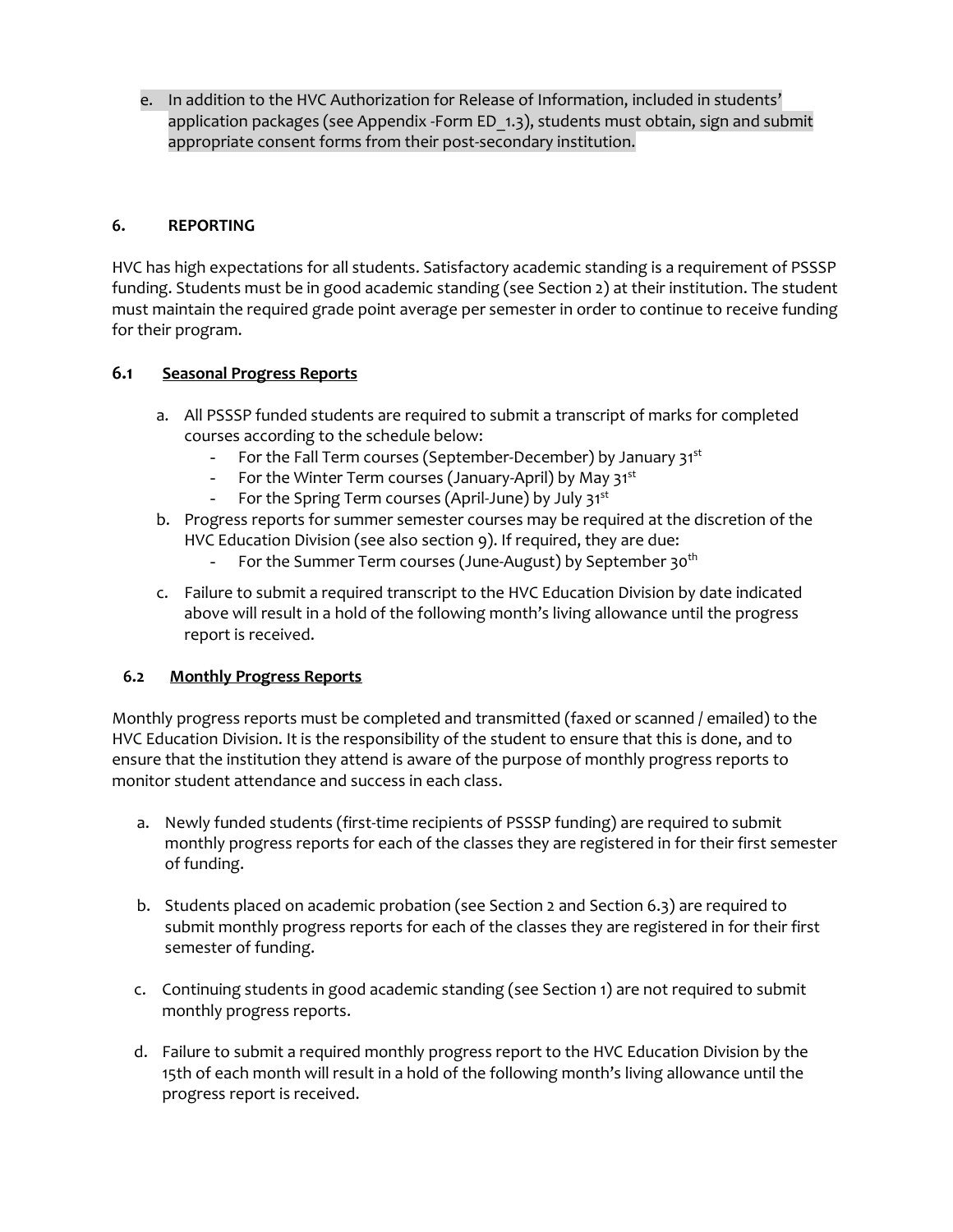#### **6.3 Academic Probation**

If a student falls below the 'good academic standing' requirements (a **"C+"** average – see Section 2) during one semester, his/her case will be reviewed by the HVC Education Officer who will examine the evidence provided by the student for not being in good academic standing. HVC Education Division recognizes that there may be unforeseen or extenuating circumstances that can be taken into consideration during this process.

- a. Evidence of unforeseen or extenuating circumstances will be evaluated and a decision made at the discretion of the HVC as to whether the evidence is sufficient for the student to be funded for his/her next semester on a probationary basis.
- b. If it is determined that the evidence is sufficient, the student will be placed on academic probation.
- c. If it is determined that the evidence is insufficient, the student's funding will be terminated (see section 7.3).
- d. A student placed on academic probation will be required to sign an agreement between the student and HVC Education Officer stating that he/she agrees to attend regularly and submit all course requirements. The agreement will also state that unless the student achieves a passing grade on all courses in the following semester they may be removed from full sponsorship and will be asked to take an entire year off from their studies.
- e. A student placed on academic probation will be required to submit monthly progress reports in order to receive his/her next month's living allowance (see section 6.2).
- f. A student placed on academic probation must pass all courses of that semester in order to guarantee eligibility for funding for the next year.
- g. If the student is not successful during the probation semester (i.e., if their average is not a "C+") then their funding will be suspended during the following year.
- h. Upon reinstatement following any period of suspension, a student will be placed on academic probation for one full academic year.
- i. A student placed on academic probation, or his/her institution, may request that the HVC Education Division provide appropriate monthly progress forms.
- j. A student who receives two (2) or more "Fails" in any course for two (2) consecutive terms will be required to suspend their studies and take one full year off (see section 4.4 i.).
- k. A student who fails to meet any condition of his/her agreement whilst placed on academic probation will be required to suspend their studies and take one full year off. He or she may lose up to one full year of PSSSP funding (see section 10).

#### **7. FUNDING**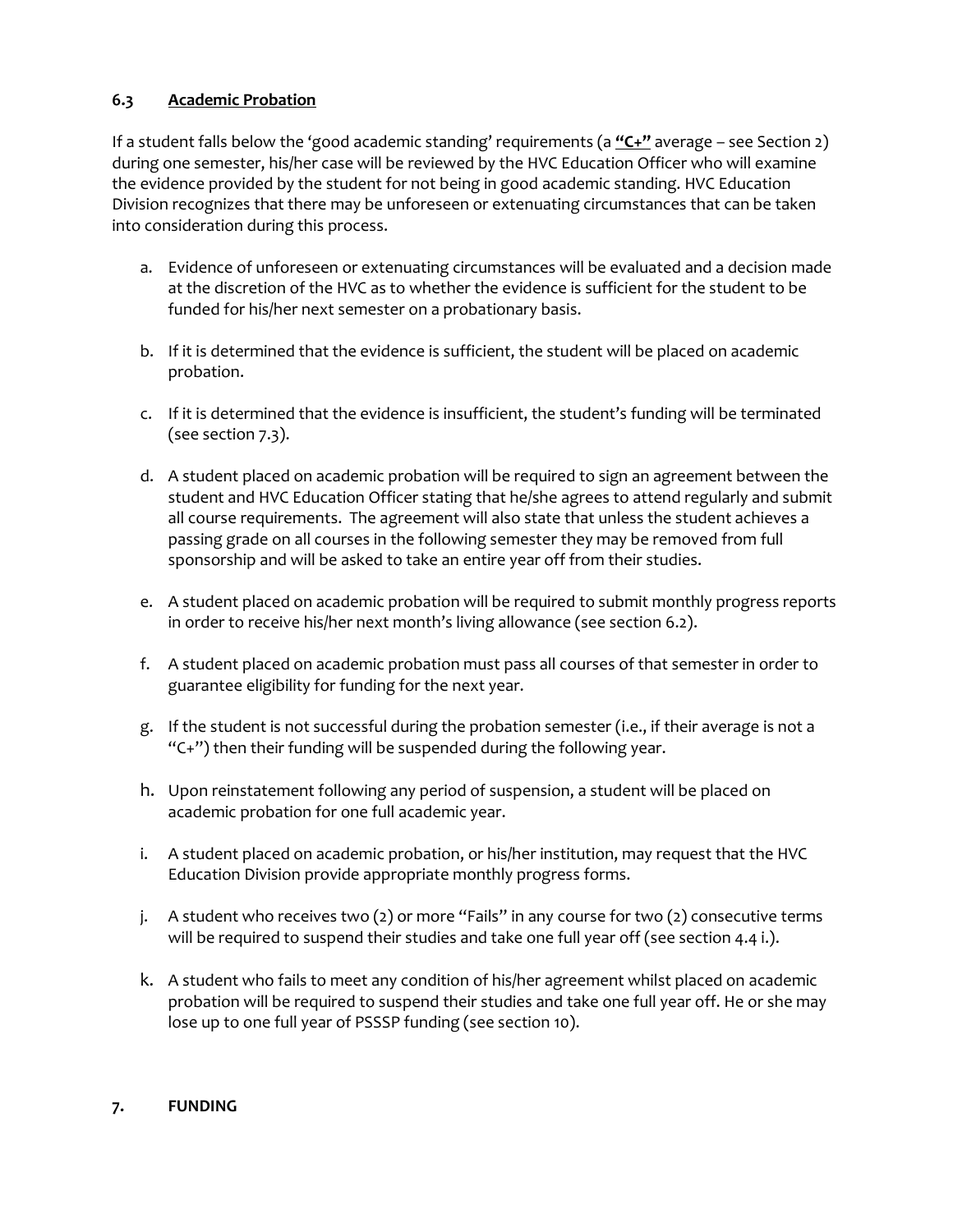Hagwilget Village Council (HVC) enters into a limited funding Agreement with Indigenous Services Canada (ISC) in order to provide funding to Hagwilget Village post secondary students.

#### **7.1 Payments to Post Secondary Institutions**

Provided all conditions and responsibilities listed in the Student Sponsorship Agreement are met and ISC funding is in place and available, Hagwilget Village Council will pay Post Secondary institutions:

- a. Tuition fees and required student fees up to the maximum amount stated in the student's letter of sponsorship;
- b. Costs for books and other required course materials up to the maximum amount stated in the student's letter of sponsorship.

#### **7.2 Payments to Students**

Provided all conditions and responsibilities listed in the Student Sponsorship Agreement are met, Hagwilget Village Council will pay student costs for:

- a. Books and other required course materials up to the maximum amount stated in the student's letter of sponsorship;
- b. School supplies up to the maximum amount stated in the student's letter of sponsorship
- c. A monthly living allowance up to the maximum amount stated in the student's letter of sponsorship. Living allowance is payable only for months when the student is engaged in studies as declared on their application for sponsorship. It is the responsibility of the student to provide accurate information regarding his/her personal financial institution, branch and account details. Payment of living allowances may only be made via direct transfers to students' accounts.

#### **7.3 Termination of Funding**

HVC Education Division recognizes that there may be unforeseen or extenuating circumstances that can be taken into consideration during the process of reaching a decision to terminate funding. Evidence of unforeseen or extenuating circumstances will be evaluated and a decision made at the discretion of the HVC. HVC will terminate PSSSP funded sponsorship under the following circumstances:

- a. If a student is not in good academic standing: the student has two (2) or more "Fails" for two consecutive terms in a row.
- b. If a student does not inform HVC or the HVC Education Officer in advance of any change in enrollment status. This means any change from full-time to part-time enrollment, or part-time enrollment in fewer courses, or any other change in status that affects the student's eligibility for a living allowance.
- c. If a student is registered as a student and receives a monthly living allowance, but then stops attending or quits their program and does not inform HVC or the HVC Education Officer before the living allowance is issued for that month. In this situation, the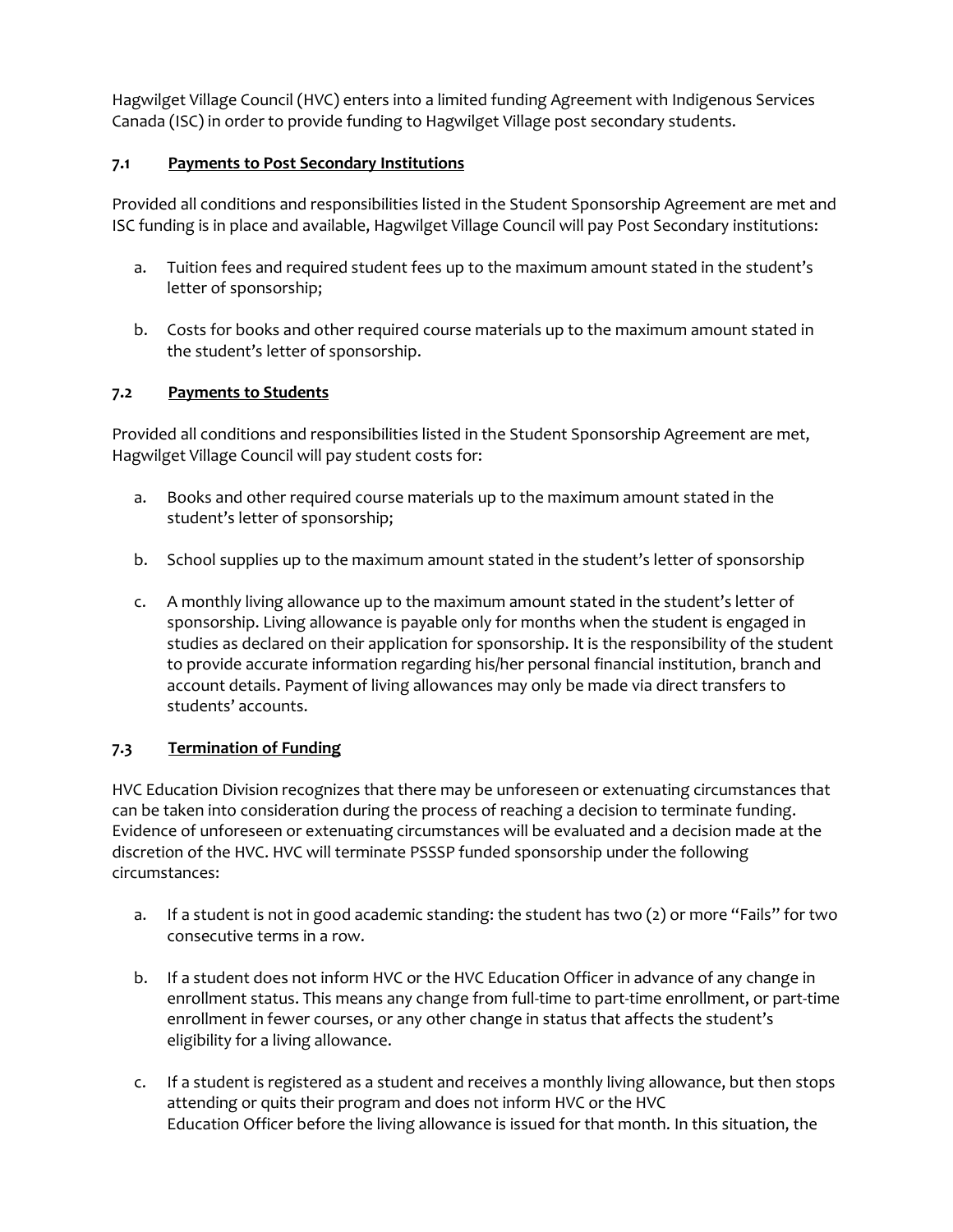student must pay back the wrongfully issued monthly living allowance. It is the student's responsibility to arrange repayment of the amount owed before any future funding will be provided by HVC.

d. If a student fails to submit required documents such as course timetables, evidence of enrolment status, official transcripts, or progress reports etc. This documentation is required by ISC in order for a student to be deemed eligible for PSSSP funding. HVC is required to hold all such requested documents in the student's file in order to continue funding a student.

#### **8. SPECIAL EDUCATIONAL NEEDS**

Where a student is designated as having a learning disability or identified as having special educational needs (SEN) by an ISC eligible Post Secondary institution:

- a. HVC will follow the institution's policies regarding SEN students.
- b. HVC will adhere to the institution's definition of special educational needs, and the institution's declaration of an appropriate program course load for the SEN student.
- c. HVC will keep a record in the student's file regarding their special educational needs.

#### **9. SPRING AND SUMMER STUDIES**

HVC will only sponsor students for May-August courses pending available PSSSP funds. Priority will be given to the Programs of Study undertaken September- April of the academic year. Where studies during the period May-August are funded:

- a. The student must complete and submit an application form and be approved by the HVC Education Division prior to registration in Spring and Summer Semester courses;
- b. A full-time course load remains a requirement for full living allowance payments during the Spring/Summer semesters; a student must be registered in 4 courses to receive full living allowance;
- c. Students may receive a pro-rated living allowance for months in which they are registered in fewer than 4 courses. These living allowance amounts are set at the discretion of HVC and there is no entitled amount; all amounts are based on the amount of funding received and available, and the number of students who are anticipated to be funded.

#### **10. DEFERRAL OF SPONSORSHIP**

In accordance with ISC National Guidelines, students are eligible to apply to HVC Education Division for a one year deferral of their sponsorship. This policy supports students who have just graduated from a program, and would like to take a year off before laddering into the next level program. It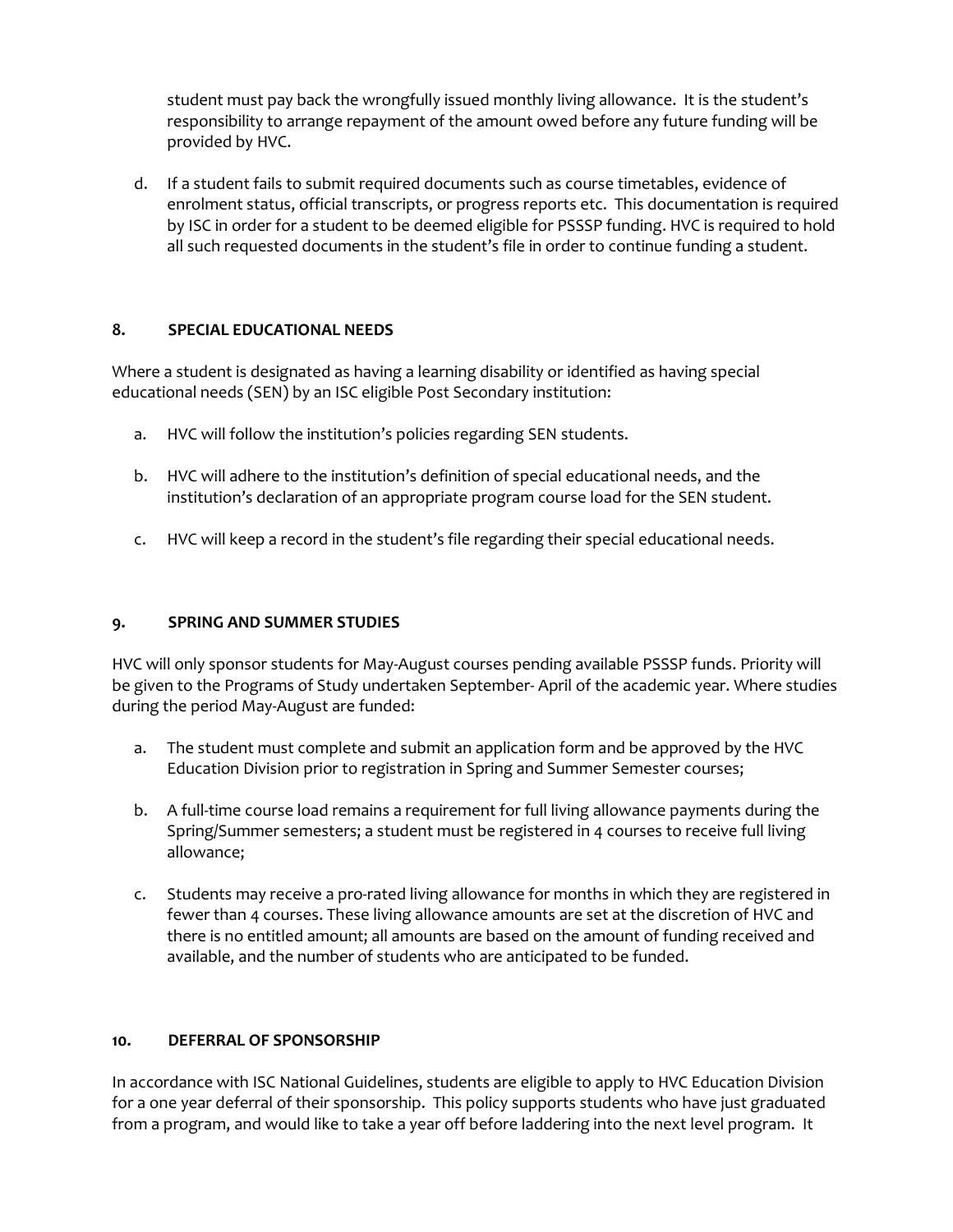also supports students who know it is in their best interest to take a year off for personal reasons (taking care of a family member etc.).

- a. A one year deferral entitles the student to take a one year break from their studies without losing their Priority #1 standing. When the student returns after taking one year off, they are eligible to receive sponsorship for the next year based on their Priority #1 standing;
- b. A deferral request must be submitted by May  $31^{st}$  prior to the academic year that the student wishes to defer his/her sponsorship.
- c. A deferral request must be made in writing, accompanied by official transcripts demonstrating that the student is in good academic standing.

#### **11. TUTORING, COUNSELLING OR OTHER ADDITIONAL SUPPORTS & SERVICES**

Based on the availability of funds, HVC may fund tutoring services or counselling services under the following conditions:

#### **11.1 TUTORING SERVICES**

- a. A student who requires tutoring in any course leading towards the completion of his/her program of studies is required to advise the HVC Education Officer and obtain permission to employ the services of a tutor. The student should complete a Request for Additional Support (see Appendix -Form ED\_1.4) and submit the request along with supporting documentation.
- b. A student cannot hire an immediate family member to be a tutor.
- c. The tutor must invoice the HVC Education Division directly for services rendered. The invoice must include: Date, Time, Total Number of Hours and Materials - i.e., textbooks used with page numbers and an explanation of subject matter covered.
- d. HVC will pay private tutor fees for a student to a maximum of \$200.00 per academic year. Negotiation of tutor rates is the responsibility of the student. For example, the cost breakdown could be \$20.00 x 10 hours or \$25.00 x 8 hours or \$50.00 x 4 hours. Students should advise their tutor that payment of an invoice could take up to two weeks to process.

#### **11.2 COUNSELLING SERVICES**

- a. A student who needs to access counselling or other mental-health services additional to or to supplement those offered by the Student Counselling Service at their institution, is required to advise the HVC Education Officer and obtain permission to engage the services of a counsellor or other mental-health professional. The student should complete a Request for Additional Support (see Appendix -Form ED\_1.4) and submit the request along with supporting documentation.
- b. A student cannot hire an immediate family member to be a counsellor.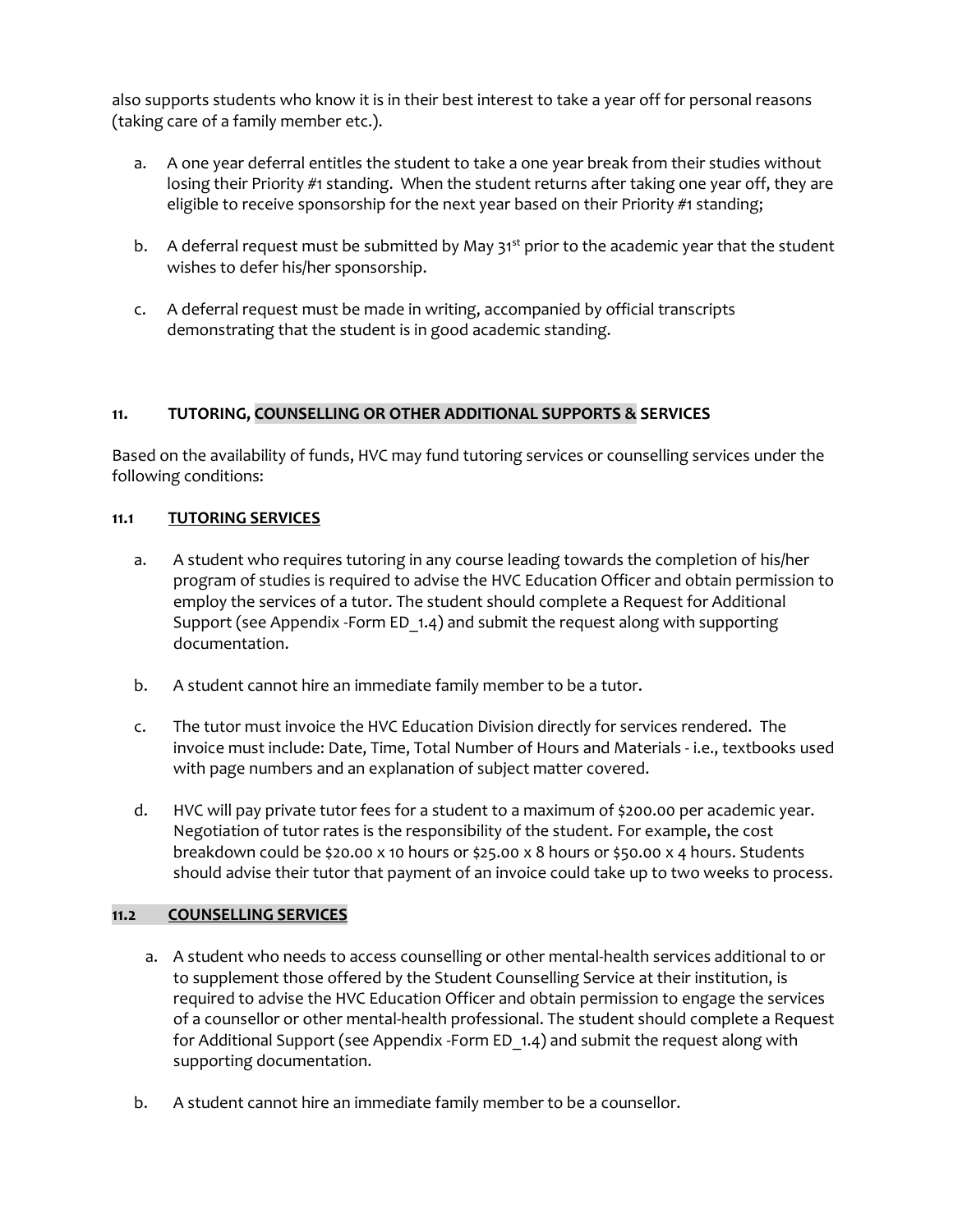- c. The counsellor must invoice the HVC Education Division directly for services rendered. The invoice must include: Date, Time, Total Number of Hours and the nature of the service.
- d. HVC will pay private counsellor fees for a student to a maximum of \$200.00 per academic year. Negotiation of counsellor rates is the responsibility of the student. For example, the cost breakdown could be \$20.00 x 10 hours or \$25.00 x 8 hours or \$50.00 x 4 hours. Students should advise their counsellor that payment of an invoice could take up to two weeks to process.

#### **11.3 OTHER SUPPORTS OR SERVICES**

- a. A student who requires funding supports in addition to the amount stated in their Letter of Sponsorship is required to advise the HVC Education Officer and obtain permission to prior to making any financial commitment. The student should complete a Request for Additional Support (see Appendix -Form ED\_1.4) and submit the request along with supporting documentation.
- b. A student cannot hire an immediate family member to carry out support services.
- c. The service provider or the student must present an invoice to the HVC Education Division for any services rendered. The invoice must include: Date, Time, Total Number of Hours and the nature of the service.
- d. HVC will pay additional student supports to a maximum of \$200.00 per academic year. Students should advise service providers that payment of an invoice could take up to two weeks to process.

Any service for which the student has not obtained prior authorization from the HVC Education Officer remains the responsibility of the student.

#### **12. ELIGIBLE POST SECONDARY STUDENT EXPENSES**

Based on availability of funds, other student expenses may be considered on receipt of a Request for Additional Support (see Section 11), appropriate supporting documentation, and under the following conditions:

- a. **Moving Costs** Students are eligible for moving costs up to a maximum of \$300.00 per academic year after written approval by the Education Officer is given and receipts are provided. To be eligible for a moving allowance a student must be moving from city to city for the **sole purpose** of attending a school that is out of their town. For example, a Hazelton student could be eligible for a moving allowance if he/she is moving to attend a Post Secondary institution in Vancouver or Prince George etc.
- b. **Seasonal Travel** Students are eligible for a one-time payment of up to \$250.00 for seasonal travel during their studies. The choice of transportation to be funded is at the discretion of the HVC Education Division. Students may request additional transportation funding accompanied by proofs that the travel is a requirement of their program of study.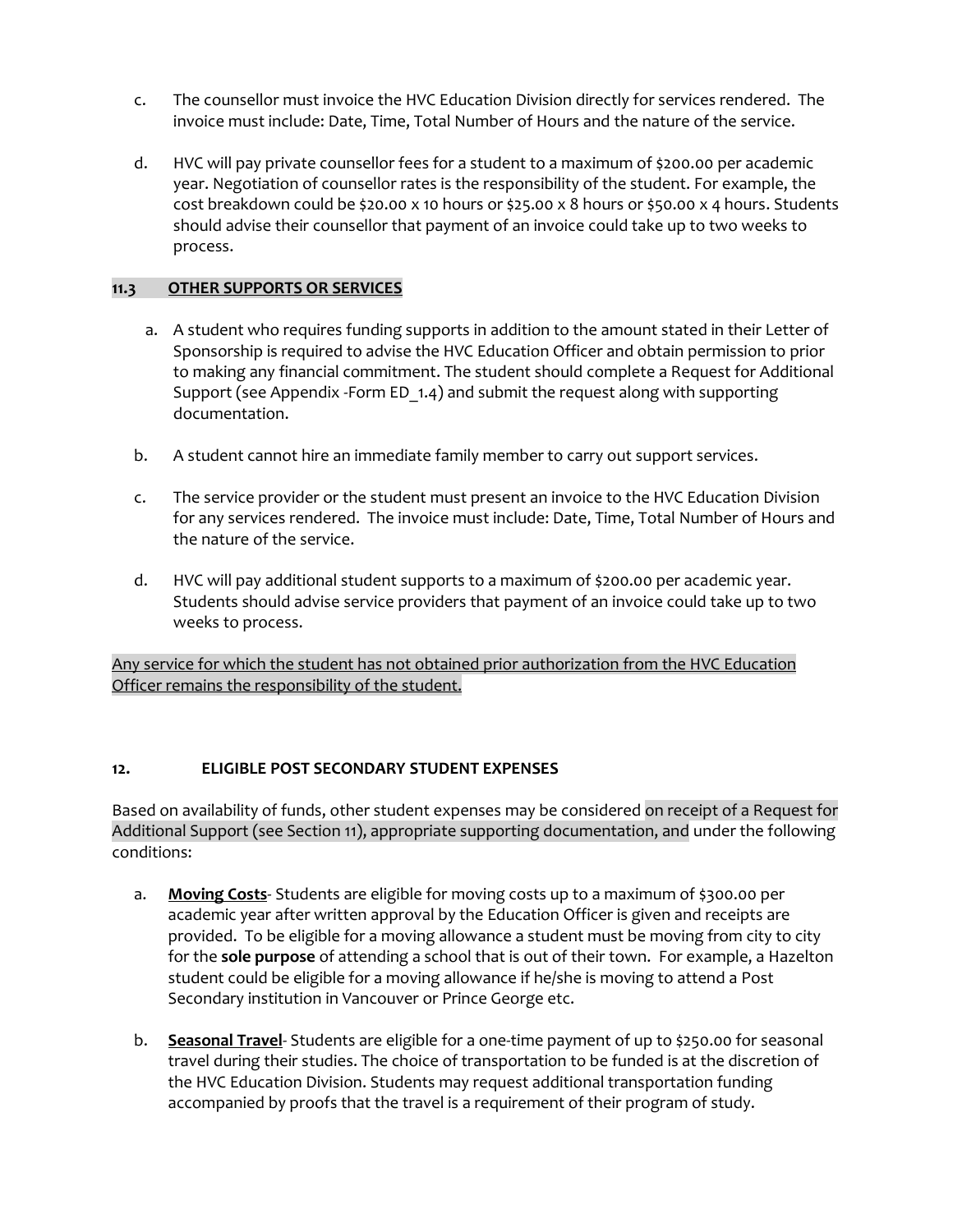- c. **Special Clothing** Students are eligible for special clothing at a maximum of \$300.00 per academic year; students must provide documented proof that such clothing, shoes or PPE is required by their program of study.
- d. **Emergency Contingency Funding** \$300.00 may be provided based on the discretion of the HVC to be used for bereavement (for immediate family only), emergency support, family illness or accident.
- e. **Textbooks and Required Supplies** The cost of textbooks and required program supplies will be paid for full-time students to a maximum of \$2,000.00 per academic year; part-time Students are eligible for up to \$1,000.00 per academic year for books and required program supplies. Documentation is required for exceptional funding requests that exceed these amounts.
- f. **Other Fees** Hagwilget Village will reimburse students for required program costs; for example, registration fees, medical immunizations, graduation gown rental, criminal record checks, etc. up to the amount stated in each student's letter of sponsorship.
- g. **Childcare** Childcare assistance is included with the Living Allowance (if paid). There are no extra funds set apart for childcare. Affordable Childcare Benefits are available through the Ministry of Child & Family Development. HVC Social Development Officer may assist students with the process of applying.
- h. **Medical costs** Medical costs are included with the student's Living Allowance (if paid). There are no extra funds set aside for medical costs. Students should ensure that they record their Indian Status upon registration with a Canadian post-secondary institution and select the option to 'opt out' of medical coverage plans. PSSSP funding will not be available for federal, provincial or private Student medical, dental or other health related fees. Students may request non-PSSSP funding assistance with medical costs; such funding is not guaranteed.
- i. **HVC will not cover** costs for Transcripts, Student Parking, Certification Documentation, or Licensing Renewals. These costs are the responsibility of the student.

#### **13. APPEAL PROCESS**

To ensure fairness and equitable treatment of all Hagwilget membership and students under PSSS Program funding, and in the promotion of accountability and transparency, the Hagwilget Village Council has an appeal process in place.

Where a student believes he or she has been unfairly denied access to Post-Secondary Student Support Program funding opportunities by the HVC, the student has the right of appeal, with the exception that there is no right to appeal against refusal of assistance because funds are not available or because the student and / or institution and / or program does not meet the eligibility criteria set out in this policy. Indigenous Services Canada (ISC) will not accept appeals from students regarding decisions made by Hagwilget Village Council and its Education Division.

The appeal must be in accordance with the following process: